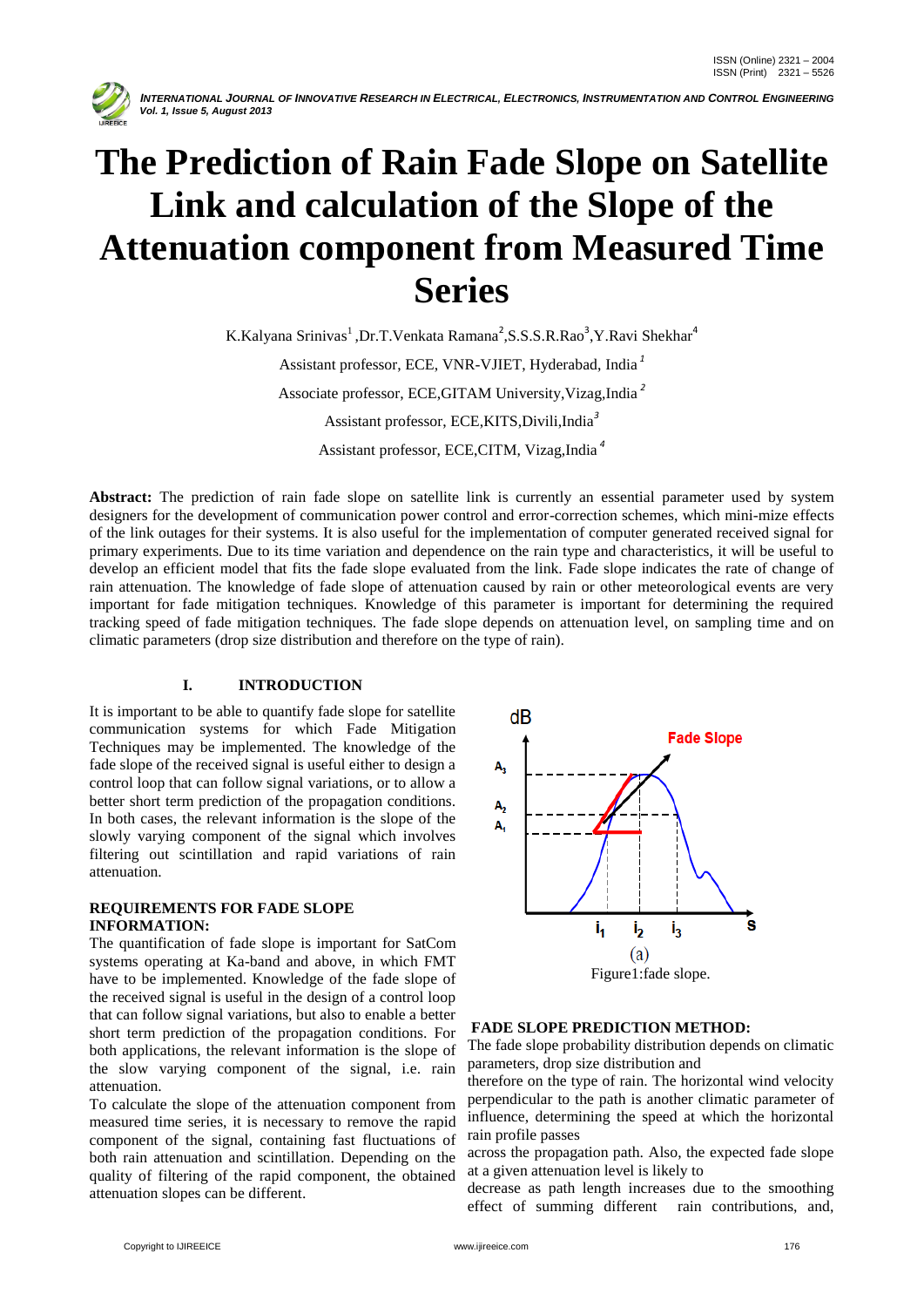INTERNATIONAL JOURNAL OF INNOVATIVE RESEARCH IN ELECTRICAL, ELECTRONICS, INSTRUMENTATION AND CONTROL ENGINEERING  *Vol. 1, Issue 5, August 2013*

therefore, will increase as elevation angle increases on where s is a parameter which depends on climate and Earth-space paths.

The predicted distribution of fade slope is dependent on between 10 $^{\circ}$  and 50 $^{\circ}$ , is s = 0.01. attenuation level *A*(*t*) and on the time

interval length  $\otimes t$ . Also, the distribution depends on the 3 **Step 3***:* Calculate the probability density p of fade slope dB cut-off frequency of the low-pass filter which is used  $\int$  at a given attenuation value as: to remove tropospheric scintillation and rapid variations of rain attenuation from the signal. Experimental results show that a 3 dB cut-off frequency of 0.02 Hz allows scintillation and rapid variations of rain attenuation to be filtered out adequately. If scintillation and rapid variations of rain attenuation are not filtered out, the signal will exhibit stronger fluctuations and the model will only predict those due to rain attenuation. In that case, the cutoff frequency required as an input is the sampling frequency.

In this model, the fade slope ζ at a certain point in time is defined from the filtered data as:

$$
\zeta(t) = \frac{A\left(t + \frac{1}{2}\Delta t\right) - A\left(t - \frac{1}{2}\Delta t\right)}{\Delta t} \quad \text{dB/s}
$$

#### **II. THE MODEL IS VALID FOR THE FOLLOWING RANGES OF PARAMETERS:**

– frequencies from 10 to 30 GHz

– elevation angles from  $10^{\circ}$  to  $50^{\circ}$ .

#### **THE FOLLOWING PARAMETERS ARE REQUIRED AS INPUT TO THE MODEL:**

*A*: attenuation level (dB): 0-20 dB *fB* : 3 dB cut-off frequency of the low pass filter (Hz): 0.001-1 Hz Δ*t* : time interval length over which fade slope is

calculated (s): 2-200 s.

The step-by-step calculation of the fade slope distribution is as follows:

**Step 1**: Calculate the function *F* which gives the dependence on the time interval length Δ*t* and the 3 dB cut-off frequency of the low pass filter *fB*:

$$
F(f_B, \Delta t) = \sqrt{\frac{2\pi^2}{\left(1/f_B^b + (2\Delta t)^b\right)^{1/b}}}
$$
........(1)

with  $b = 2.3$ .

**Step 2**: Calculate the standard deviation σζ of the conditional fade slope at a given attenuation level as….

………… …….. **(2)**

elevation angle; an overall average value in Europe and the United States of America, at elevations

$$
p(\zeta|A) = \frac{2}{\pi \sigma_{\zeta} (1 + (\zeta/\sigma_{\zeta})^2)^2}
$$
 (dB/s)<sup>-1</sup>

**……… (3)**

This model was tested against data at 12.5 GHz, 20 GHz and 30 GHz. These results showed a good match to the shape of the fade slope distribution as well as its variation with attenuation threshold *A*, interval length Δ*t* and 3 dB cut-off frequency of the low pass filter *fB*.

#### **III. MATHEMATICAL ANALYSIS AND INTRODUCTION OF NEW SOLVED EQUATIONS IN THIS PAPER :**

1)standard deviation σζ of the conditional fade slope at a given attenuation level :

$$
\sigma_{\zeta}~=~0.442
$$

2) the probability density  $p$  of fade slope :

$$
P = \frac{1.449}{\left(1 + \left(\frac{\zeta}{0.442}\right)^2\right)^2}
$$

# **SIMULATION RESULTS OF FADE SLOPE:**



Figure : simulated fade slope.

The above figure shows fade slope obtained with the parameters  $\Delta t$  : time interval length over which fade slope is calculated (s): 2sec; *fB* : 3 dB cut-off frequency of the low pass filter (Hz):1 Hz; standard deviation  $\sigma\zeta$  of the conditional fade slope at a given attenuation level :0.442;

'S' is a parameter which depends on climate and elevation angle. An overall average value in India and VSP at

**………**